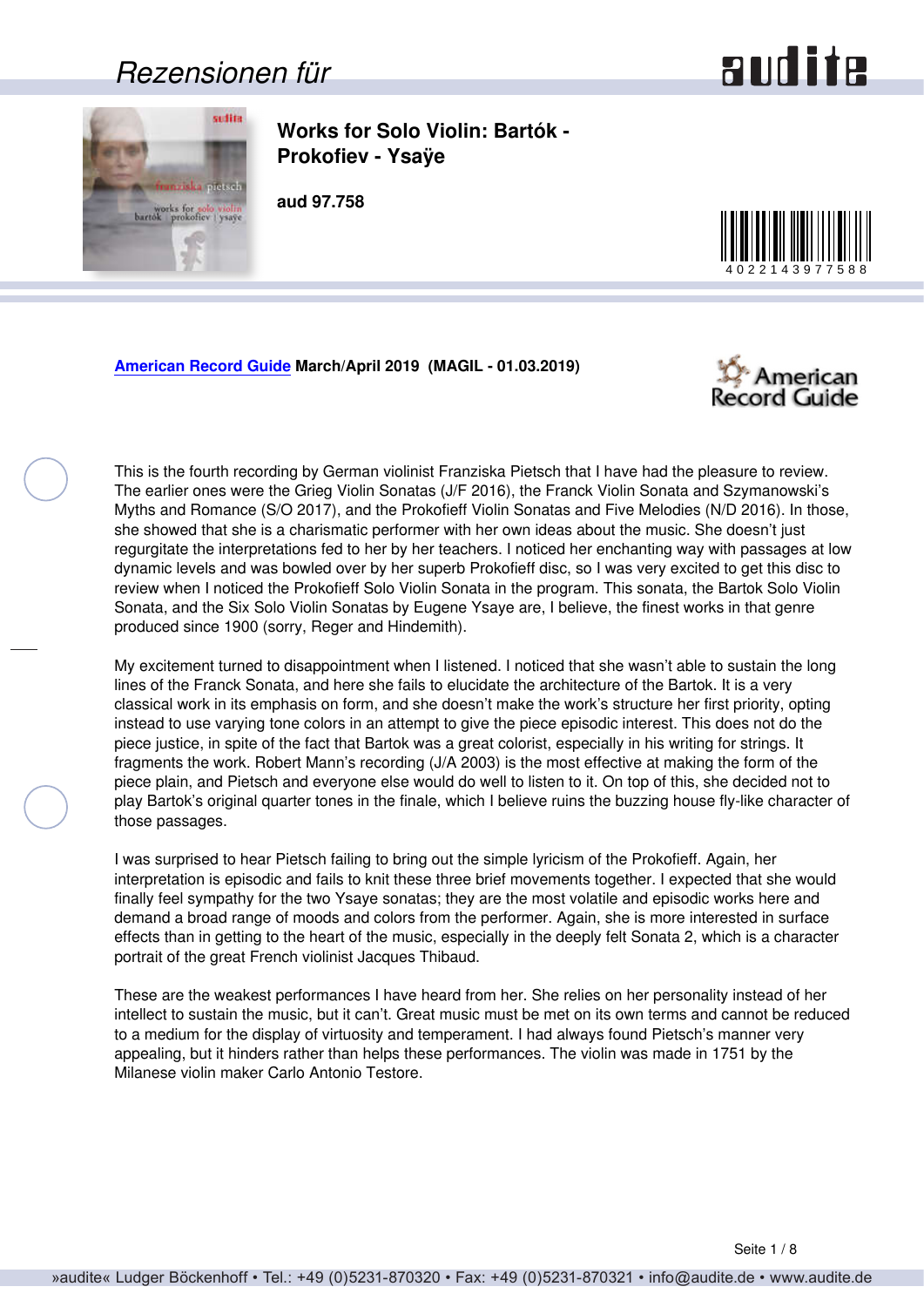### audite

<span id="page-1-0"></span>**[Das Orchester](http://www.dasorchester.de) 4/2019 (Stefan Drees - 01.04.2019) Quelle: [https://dasorchester.de/artikel/werke-fu...](https://dasorchester.de/artikel/werke-fuer-solovioline-von-bartok-prokofjew-und-ysaye/)**

Die Orientierung an Formensprache und Ausdrucksvielfalt von Johann Sebastian... *Rezensionstext wird aus urheberrechtlichen Gründen nicht vollständig angezeigt.*

**Die Zeit N° 48 - 22. November 2018 (Holger Noltze - 22.11.2018) Quelle: [https://www.zeit.de/2018/48/franziska-pi...](https://www.zeit.de/2018/48/franziska-pietsch-geigerin-ddr-freiheit-westdeutschland)**

**Spielen, um zu überleben**

Die Geigerin Franziska Pietsch wuchs in der DDR auf und lernte im Westen, was Freiheit in der Musik bedeutet. [...] "Die Möglichkeit, mit der Welt eins zu sein. Für einen Augenblick absolut."

*Rezensionstext wird aus urheberrechtlichen Gründen nicht vollständig angezeigt.*

**[Fanfare](http://www.fanfaremag.com/) April 2019 (Huntley Dent - 10.04.2019)**

The blurb for this new recital from the estimable German violinist Franziska Pietsch says that the solo violin sonatas by Bartók and Ysaÿe were the most important works in the genre since Bach. No one would seriously dispute this claim, I imagine, but the two composers worked at different levels, Bartók consciously writing with the serious concentration of Bach, Ysaye in the tradition of brilliant virtuosity exemplified by the Paganini Caprices. Pietsch was probably wise to separate them with the easy-going, accessible Prokofiev Solo Sonata, because Bartók created an intense, thorny piece that often assaults the ear aggressively; you need to decompress before enjoying the three-ring circus presented by Ysaÿe, which isn't to deny the charm and musicality that's also present.

The first recording of the Bartók to come my way as a reviewer (in Fanfare 38:3) was by the superb Hungarian violinist Barnabás Kelemen on Hungaroton. He captures every facet of a rich, dense, extremely varied score. Comparing the piece with the two violin-and-piano sonatas, I wrote, "Perhaps the most difficult is the Sonata for Solo Violin commissioned by Yehudi Menuhin in 1944. The dying Bartók set himself the challenge of updating Bach in an uncompromising modernist idiom. The entry point here is formal, because we get a Bach-like Chaconne and Fuga in the first two movements, followed by a slow Melodia and a virtuosic Presto finale."

Some performers, notably Christian Tetzlaff, smooth out the sonata's aggressiveness, while others, like Vilde Frang, go for broke. Either way, the listener has to brace himself. Bartók employs the violin's capacity to scrape, scratch, and wail more often than its capacity for song. Pietsch vies with Frang's take-no-prisoners approach, underlining the work's tonal extremes to an abrasive degree, risking more screech and scratch than I am comfortable with. Musically, however, she lacks Tetzlaff's wonderful ability to give us a sense of wholeness in Bartók's conception—the music shouldn't be all noise and chaos. I also admire how Tetzlaff adds warmth to the lyric passages that crop up here and there, so despite her obvious skill and commitment, Pietsch's reading wouldn't be among my top choices. It should appeal, however, to anyone who wants an explosive performance of an astonishing work.





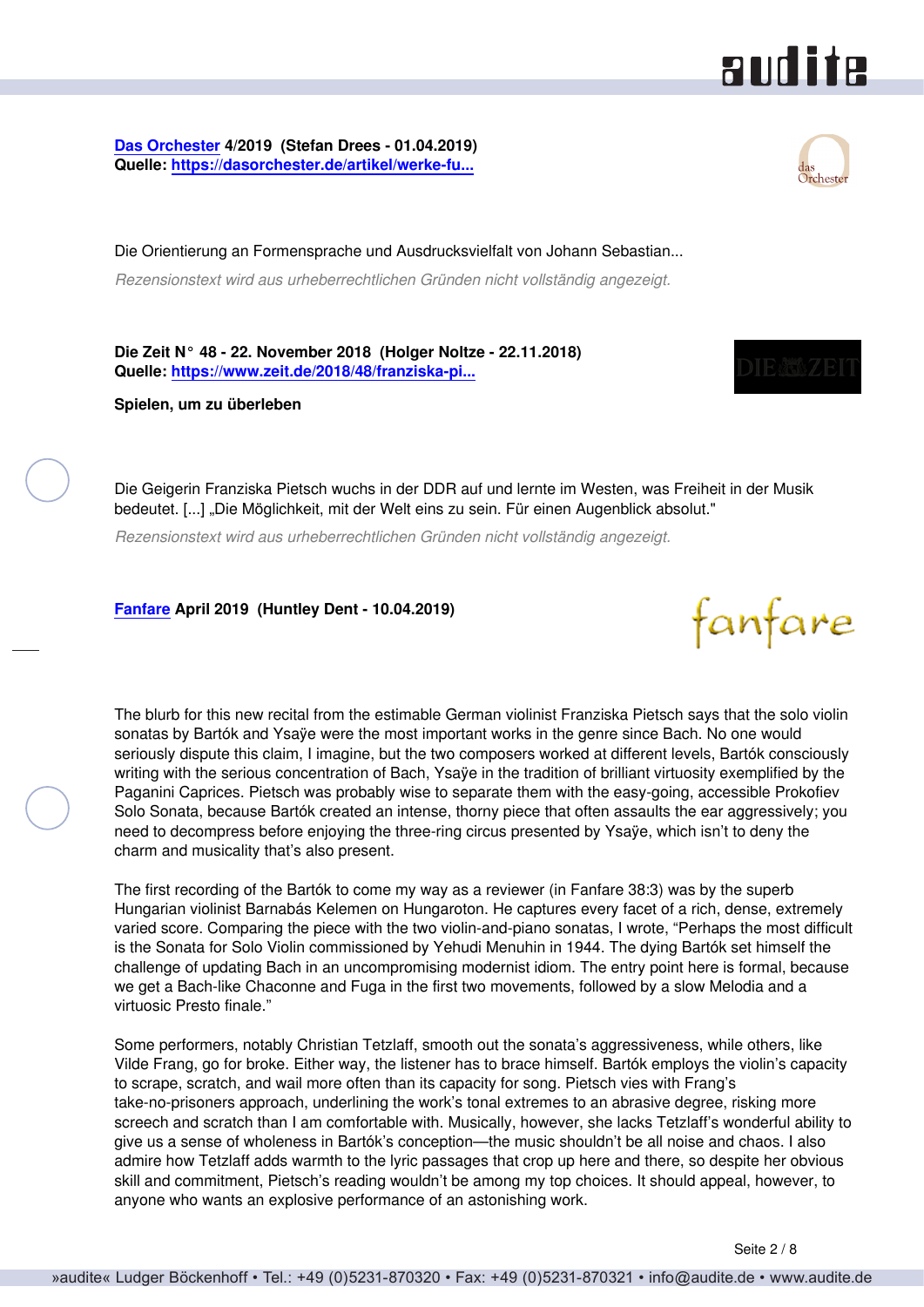## **RUD ite**

<span id="page-2-0"></span>I admired Pietsch's recording of the two Prokofiev Violin Concertos and the two sonatas with piano. She's equally sympathetic in his late Solo Violin Sonata in D from 1947. By then Prokofiev's inspiration was declining along with his health, but the solo sonata is agreeably tuneful, nimble, and upbeat. The work was commissioned by the Soviet music system as a teaching piece, so it is not technically very difficult. It was originally designed to be played by an ensemble of talented students rather than as a solo work. Pietsch's reading is less pointed and intense than, say, Viktoria Mullova's (Onyx), but it doesn't suffer by comparison, being lyrical and appealing in its own right.

Ysaÿe's Six Solo Violin Sonatas, gathered as his op. 27 in 1923, are beloved by virtuosos, giving them scope for brilliance and Romanticism to the utmost. In the second sonata of the group, dedicated to Jacques Thibaud, the "obsession" of the subtitle refers to Thibaud's love of Bach and his habit of including the opening Preludio of Partita No. 3 in his morning practice sessions. Just as obsessive, however, is the contrasting use of the Gregorian Dies irae that captured the ear of many composers, most notably Liszt and Rachmaninoff. The juxtaposition of the two borrowings is incongruous but quite entertaining.

In the last issue Robert Maxham was enthusiastic about a performance from Maïté Louis (Continuo), who highlights the stark contrasts in Ysaÿe's quotations. She maintains a beautiful, consistent tone as well and focuses on Romantic expression to an enticing degree. I'd say that Pietsch goes one better in expressing both the moods and contrasts in the piece. She has an air of personal involvement that's captivating. The combination of excitement and presence makes this a memorable reading in all four movements, whether Ysaÿe is being misterioso or theatrical.

The program ends with Ysaÿe's Sonata No. 3, "Ballade," dedicated to Georges Enescu. Its single movement is in two sections, the first being lyrical and passionate, with almost continuous double- and triple-stops, the second, marked con bravura, moving into brilliant passagework without letting up on the double-stops. Pietsch gives an account as charismatic and captivating as in the previous sonata, which makes the Ysaÿe portion of the disc very compelling.

There's always something of absorbing value in every release I've heard from this artist, and even if Pietsch's Bartók frayed my nerves, that's a personal reaction. On every other count this disc, which has excellent recorded sound, is strongly recommended.

**Fono Forum Februar 2019 (Martin Demmler - 01.02.2019)**



Es ist mutig, ein Album ausschließlich mit Sonaten für Violine solo vorzulegen, stehen diese Werke doch zumeist ein wenig im Schatten der klangvolleren Arbeiten für Violine und Klavier. Doch wenn diese Solosonaten so engagiert und ausdrucksstark vorgetragen werden wie hier von Franziska Pietsch, dann hat sich dieser Mut gelohnt. Pietsch, die noch in der DDR als Wunderkind Karriere machte und seitdem vorwiegend als Konzertmeisterin und Solistin arbeitet, konzentriert sich dabei auf Arbeiten der Spätromantik und der frühen Moderne.

Béla Bartóks Sonate für Violine solo gehört unbestritten zu den größten Meisterwerken der Literatur für dieses Instrument. Entstanden 1944 im New Yorker Exil für Yehudi Menuhin, verweist das Werk bereits in seiner Anlage mit einer großen Chaconne als Kopfsatz, gefolgt von einer Fuge, auf die Sonaten für Solo-Violine Johann Sebastian Bachs. Im ersten Satz wirkt die Interpretation Pietschs sehr expressiv, mitunter sogar aggressiv und mit großen dynamischen Kontrasten. Dabei gelingen ihr vor allem die polyfonen Passagen äußerst eindrucksvoll, während die lyrischen Abschnitte manchmal etwas unterkühlt wirken. Kraftvoll und emotional packend dagegen ihre Version der Fuge, zart und einfühlsam das zentrale liedhaft-melancholische Adagio.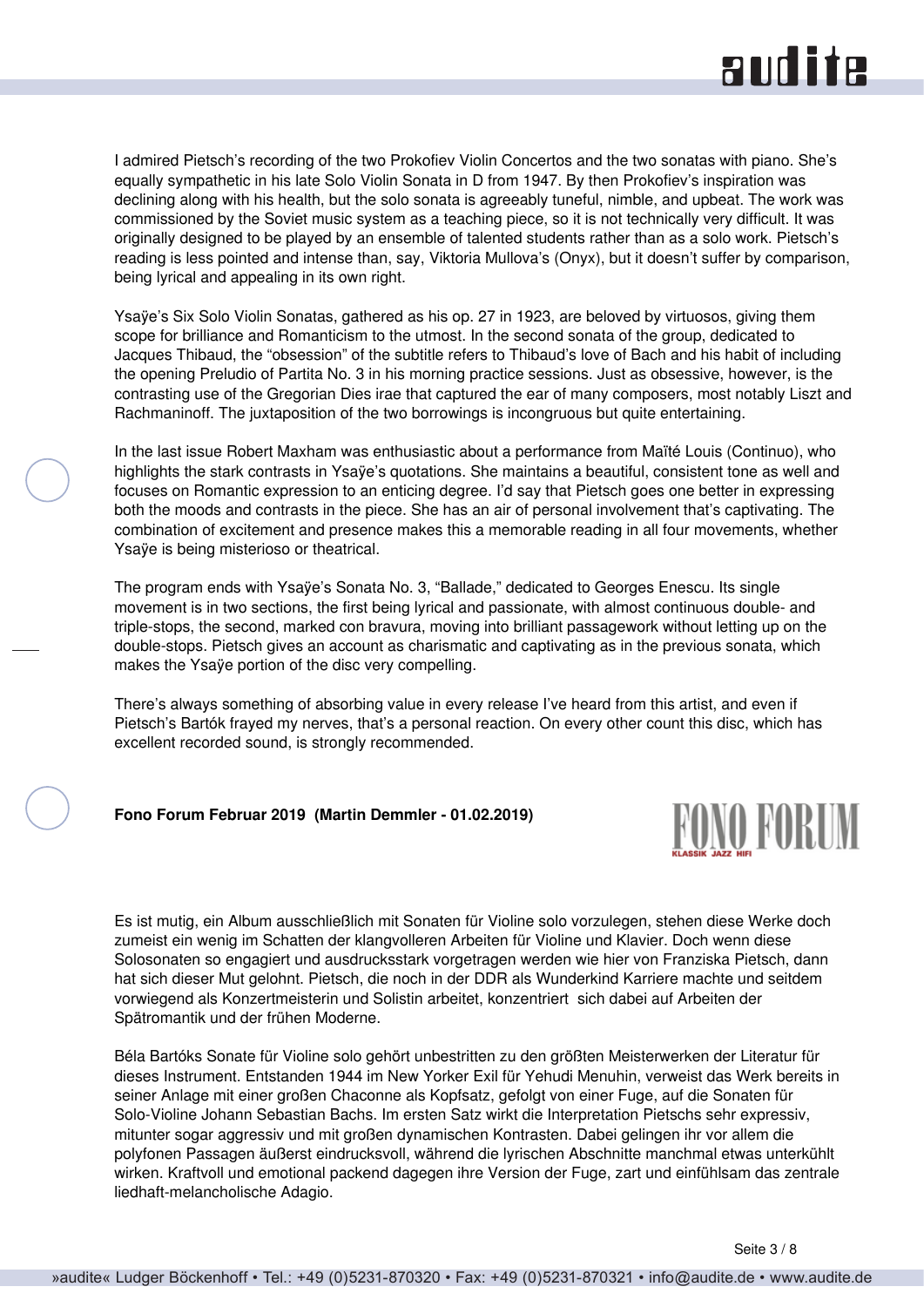### **RUD ite**

<span id="page-3-0"></span>Ohne diese Bedeutungstiefe kommt die Solosonate von Sergej Prokofjew daher. Das liegt vermutlich daran, dass sie ursprünglich als Übungsstück für Geigenstudenten gedacht war. Es ist ein heiteres, unkompliziertes Werk. Man hört Franziska Pietsch die Freude an, mit der sie sich dieser Musik annimmt. Da wird jede melodische Phrase ausgekostet, jeder kompositorische Einfall zelebriert. Sätze aus den Solo-Sonaten Eugène Ysaÿes sind heute meist nur noch als Zugaben zu hören. Dass sich eine intensivere Beschäftigung mit diesen Werken lohnt, stellt Pietsch hier eindrucksvoll unter Beweis.

#### **Gramophone December 2018 (Rob Cowan - 01.12.2018)**



Franziska Pietsch truly takes ownership of Bartók's Solo Sonata. Her interpretation is prompted by the idea of his 'explosive seriousness', a notion that fans the flames of her performance, especially in the opening Chaconne and the Fugue that follows, where the voicing has an orchestral dynamism about it. The Chaconne leavens anger with moments of profound repose, always spinning the illusion that this isn't Bartók's music but Pietsch's own, that we just happened to walk in while she was in the throes of spontaneous creation. That's the effect but the truth is rather more subtle, a carefully wrought structure that's never jemmied out of shape. The Melodia is beautifully phrased; the closing Presto a frenzied will o'-the-wisp where the quarter-tones are an integrated part of the narrative. So often they sound accidental rather than colouristic.

It's fair to say that Bartók's Sonata is the principal draw here but the second of Ysaÿe's Solo Sonatas (dedicated to the great French violinist Jacques Thibaud) is also a work to reckon with, its opening 'Obsession' toying with Bach's E major Prelude (Solo Partita No 3) while ghosting the 'Dies irae' chant, which dominates the rest of the piece. Again the cut and thrust of Pietsch's playing makes a big impression, while the Bachian axis is nearly as evident in the single-movement Third Sonata, dedicated to that pre-eminent Bachian Georges Enescu. Here passion takes the upper hand and Pietsch never stints in that respect, nor in her masterful handling of chords.

Perhaps the lightest work on the programme is Prokofiev's Solo Sonata which, as Norbert Hornig tells us in his useful booklet note, was composed in 1947 as an exercise in unison-playing for violin students. Of especial note is the folky third movement, where Pietsch focuses the spirit to perfection. Audite's sound quality is extremely realistic so if the programme appeals, I wouldn't hesitate. If it's just the Bartók Sonata in digital sound you're after then Pietsch is up there with Kelemen (Hungaroton, 5/13) and Ehnes (Chandos, 1/13), maybe even marginally more outspoken than either.

**<http://klassiker.welt.de>20. Dezember 2018 (Manuel Brug - 20.12.2018) Quelle: [http://klassiker.welt.de/2018/12/20/brug...](http://klassiker.welt.de/2018/12/20/brugs-beste-nummer-20-franziska-pietsch-gibt-allein-ihrer-geige-eine-starke-reife-ungefuegte)**



**Brugs Beste: Nummer 20 – Franziska Pietsch gibt allein ihrer Geige eine starke, reife, ungefügte Stimme**

Das Salonhafte, Schillernde und das trotzig sich Aufbäumende, Franziska Pietsch beherrscht beides, letzteres scheint ihr näher. Sie traut sich das und hält es mit emotionaler Kraft durch. Musik als Gefäß der Wahrheit, in das sie ihr Sein gießt, ehrlich, ohne Manier, direkt, aufmerksam. Die Unmittelbarkeit ihre Gesten springt einen förmlich an.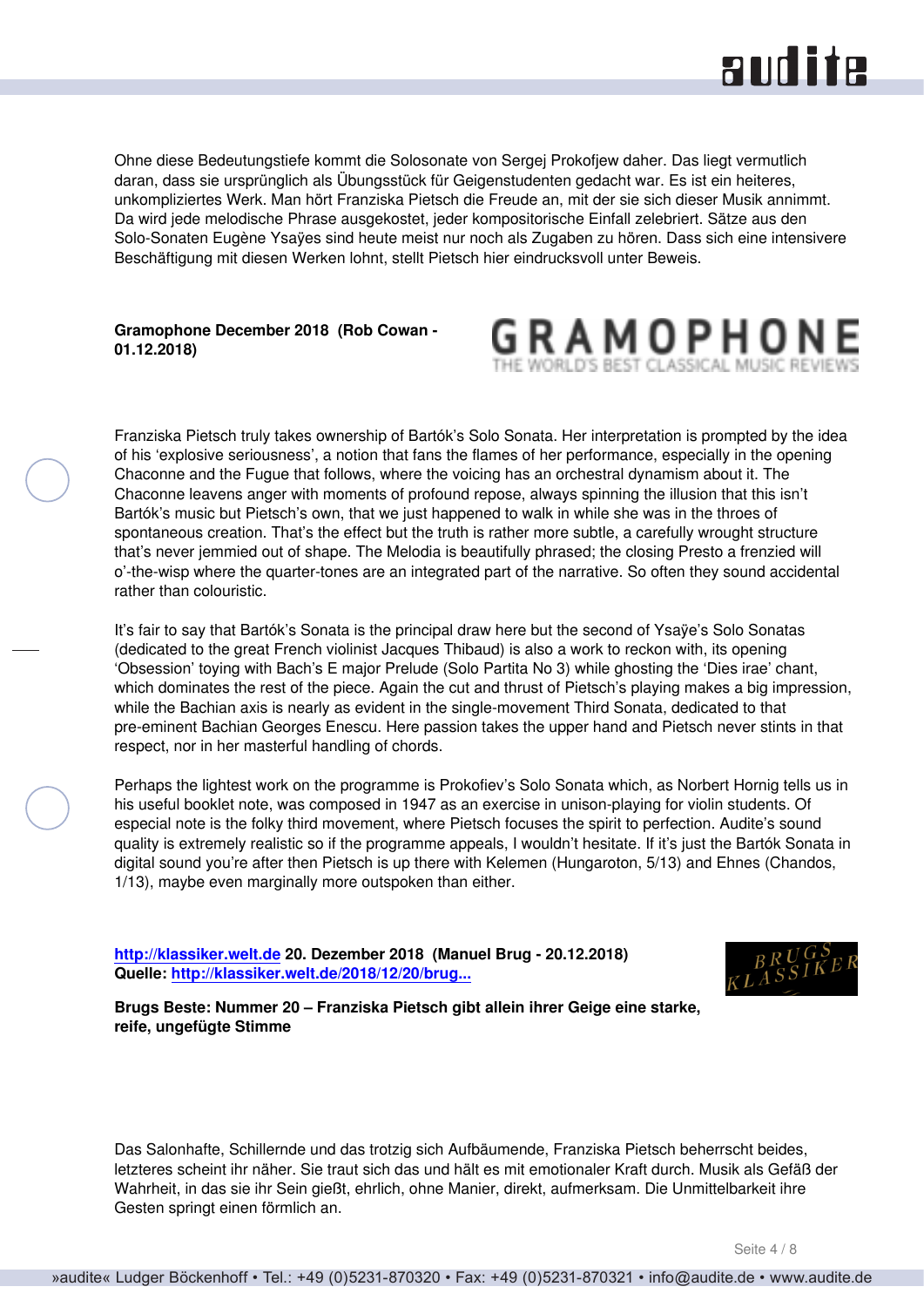<span id="page-4-0"></span>*Rezensionstext wird aus urheberrechtlichen Gründen nicht vollständig angezeigt.*

**Image Hifi 4/2019 (Heinz Gelking - 01.07.2019)**

**Nicht nur Beruhigungspillen**

[Franziska Pietsch] spielt die Sonate mit großer Geste, betont die Kontraste zwischen den Sätzen, ihr Ton ist herb und warm und groß, oft belebt von sattem Vibrato. Eine große Interpretation, die sich das Werk ganz zu eigen macht und das Widerständige, den Überlebenswillen betont.

*Rezensionstext wird aus urheberrechtlichen Gründen nicht vollständig angezeigt.*

**Scherzo 01.03.2019 (Pierre Elie Mamou - 01.03.2019)**

No nos dejemos engañar por la portada y su estética 'muro de Berlín'; un...

*Rezensionstext wird aus urheberrechtlichen Gründen nicht vollständig angezeigt.*

**[Spiegel online](http://www.spiegel.de) Sonntag, 02.12.2018 (Werner Theurich - 02.12.2018) Quelle: [http://www.spiegel.de/kultur/musik/klass...](http://www.spiegel.de/kultur/musik/klassik-franziska-pietsch-vilde-frang-spielen-bela-bartok-a-1240922.html)**

**Violinen: Bartók würde sich wundern**

*Gegen die Konventionen und voller Gegensätze: Die Violinistinnen Franziska Pietsch und Vilde Frang widmen sich virtuos der Musik von Béla Bartók*

Ihre [Franziska Pietschs] aktuelle CD zeugt von stilistischer Treffsicherheit und manueller Brillanz.

*Rezensionstext wird aus urheberrechtlichen Gründen nicht vollständig angezeigt.*



sche*k*zo

audite



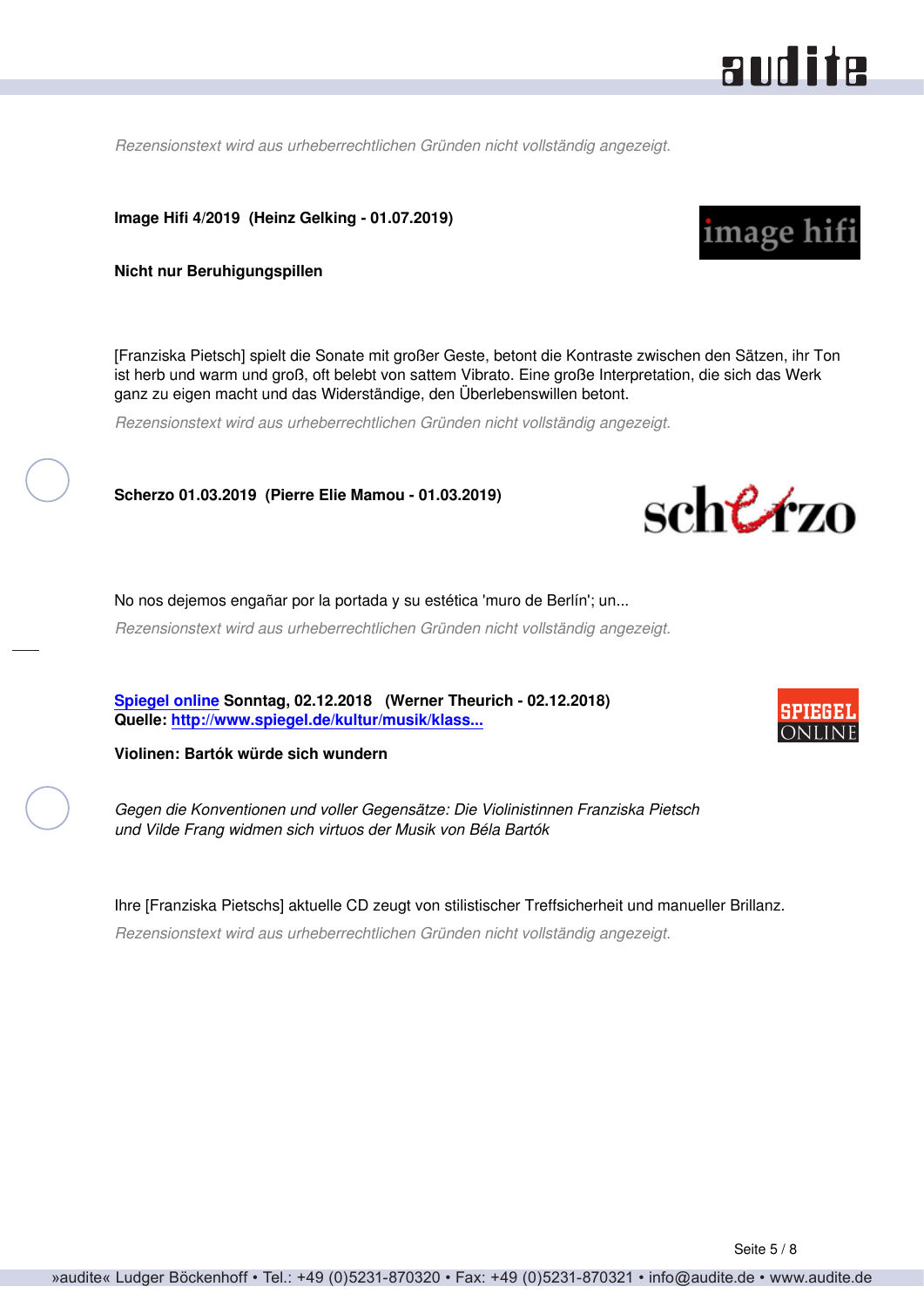#### <span id="page-5-0"></span>**Süddeutsche Zeitung Magazin Heft 26/2019 27. Juni 2019 (Carolin Pirich - 27.06.2019)**

#### **GEGEN DEN STRICH**

*Als sie jung war, blockierte die DDR ihre Karriere. Jetzt stößt sie an die Grenzen der Musikbranche. Aber Grenzen sind ihre Spezialität: die erstaunliche Geschichte der Ausnahmegeigerin Franziska Pietsch*

#### GEGEN DEN STRICH

*Rezensionstext wird aus urheberrechtlichen Gründen nicht vollständig angezeigt.*

**WDR 3 TonArt | 10.12.2018 (Wibke Gerking - 10.12.2018) Quelle: [https://www1.wdr.de/mediathek/audio/wdr3...](https://www1.wdr.de/mediathek/audio/wdr3/wdr3-tonart/audio-cd-rezension-franziska-pietsch---solostuecke-100.html)**

**[www.opusklassiek.nl](http://www.opusklassiek.nl) november 2018 (Aart van der Wal -**

**Quelle: [https://www.opusklassiek.nl/cd-recensies...](https://www.opusklassiek.nl/cd-recensies/cd-aw/bartok21.htm)**

**BROADCAST**

**14.11.2018)**

Die Solosonate von Béla Bartók scheint Franziska Pietsch wie auf den Leib geschrieben. Wenn sie spielt, scheint ihre ganze Seele in der Musik zu liegen. Es ist eine radikale, extreme Interpretation, die sich eine künstlerische Freiheit nimmt, die auf einer tiefen Durchdringung des Werks beruht. [...] Franziska Pietsch ist eine intensive Geigerpersönlichkeit; entsprechend intensiv ist das Musikerlebnis.

*Rezensionstext wird aus urheberrechtlichen Gründen nicht vollständig angezeigt.*

Ihr [Franziska Pietschs] Spiel offenbart wieder Musik, die durch Abgründe geht: Sie sucht ständig nach ihren Ausdrucksgrenzen, ohne über das Gechriebene hinauszugehen. Es ist eine besondere Mischung aus Rebellion und Melancholie, die sich abwechselnd zynisch, spöttisch und lyrisch, weitreichend oder sehr intim offenbart.

*Rezensionstext wird aus urheberrechtlichen Gründen nicht vollständig angezeigt.*



**Süddeutsche Zeitung** 



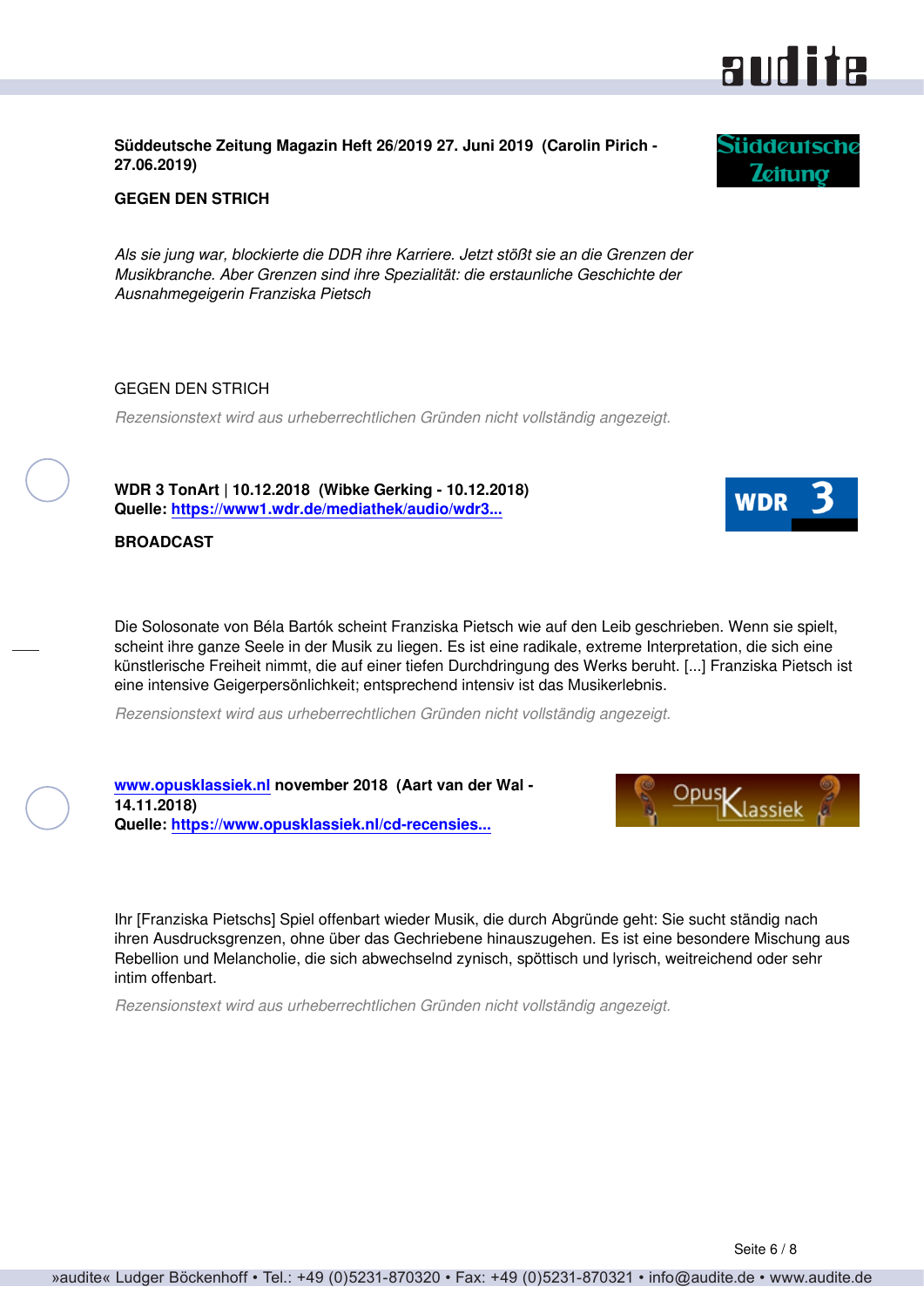## audite

<span id="page-6-0"></span>**[www.pizzicato.lu](http://www.pizzicato.lu) 06/12/2018 (Uwe Krusch - 06.12.2018) Quelle: [https://www.pizzicato.lu/auch-beim-solor...](https://www.pizzicato.lu/auch-beim-solorepertoire-wieder-uberzeugend/)**



#### **Auch beim Solorepertoire wieder überzeugend**

Wann immer Franziska Pietsch eine neue CD vorlegt, sei es als Solistin mit Orchester, mit ihren Streicherkolleginnen im 'Trio Lirico', bei Sonaten mit Pianist oder wie jetzt wieder als Solistin mit Werken für die Violine allein, darf man sicher sein, dass sie wieder eine beeindruckende Aufnahme zustande bringt. Und das drückt sich dann auch in immer sehr guten Bewertungen aus. Zu dem erfolgreichen Abschneiden trägt natürlich auch das Label Audite mit technisch hochwertig aufbereiteten Einspielungen bei.

Die Geigerin, deren Lebenslauf einen Bruch durch die politischen und dadurch ausgelösten familiären Umstände in der DDR hat, nimmt sich die Solowerke der beiden Komponisten in der Nachfolge der Kompositionen für die Violine solo von Johann Sebastian Bach vor, also Bartok und Ysaÿe. Als Brücke zwischen beiden Komponisten hat sie die Solosonate von Sergei Prokofiev gesetzt.

Wiederum findet sie auf der Basis ihrer technischen Meisterschaft einen persönlichen, die emotionalen Tiefen der jeweiligen Kompositionen auslotenden Zugang. Man mag vermuten, dass die erzwungene Unterbrechung der Entwicklung in der Jugend anfänglich ein Schock war, dass sich aber aus dieser Zeit der Besinnung eine besondere Sicht auf die Welt, vor allem die der Musik ergeben hat, die darauf Einfluss hat, dass ihre Interpretationen virtuoses Äußeres beiseiteschieben und sich ganz dem Zugang zur Musik widmen.

Violinist Franziska Pietsch's account of solo works by Bartok, Ysaÿe, and Prokofiev is technically masterful, and very personal in its emotional depth.

**[www.qobuz.com](https://www.qobuz.com) 18.03.2019 (SM - 18.03.2019) Quelle: [https://www.qobuz.com/de-de/album/works-...](https://www.qobuz.com/de-de/album/works-for-solo-violin-bartok-prokofiev-ysaye-franziska-pietsch/s0nq363nesa3b)**



Wer meint, dass die Solovioline des 20. Jahrhunderts etwas schwierig anzuhören ist, sollte sich die feurigen und klangvollen Interpretationen von Pietsch anhören: ein ganzes Orchester auf einer einzigen Geige.

*Rezensionstext wird aus urheberrechtlichen Gründen nicht vollständig angezeigt.*